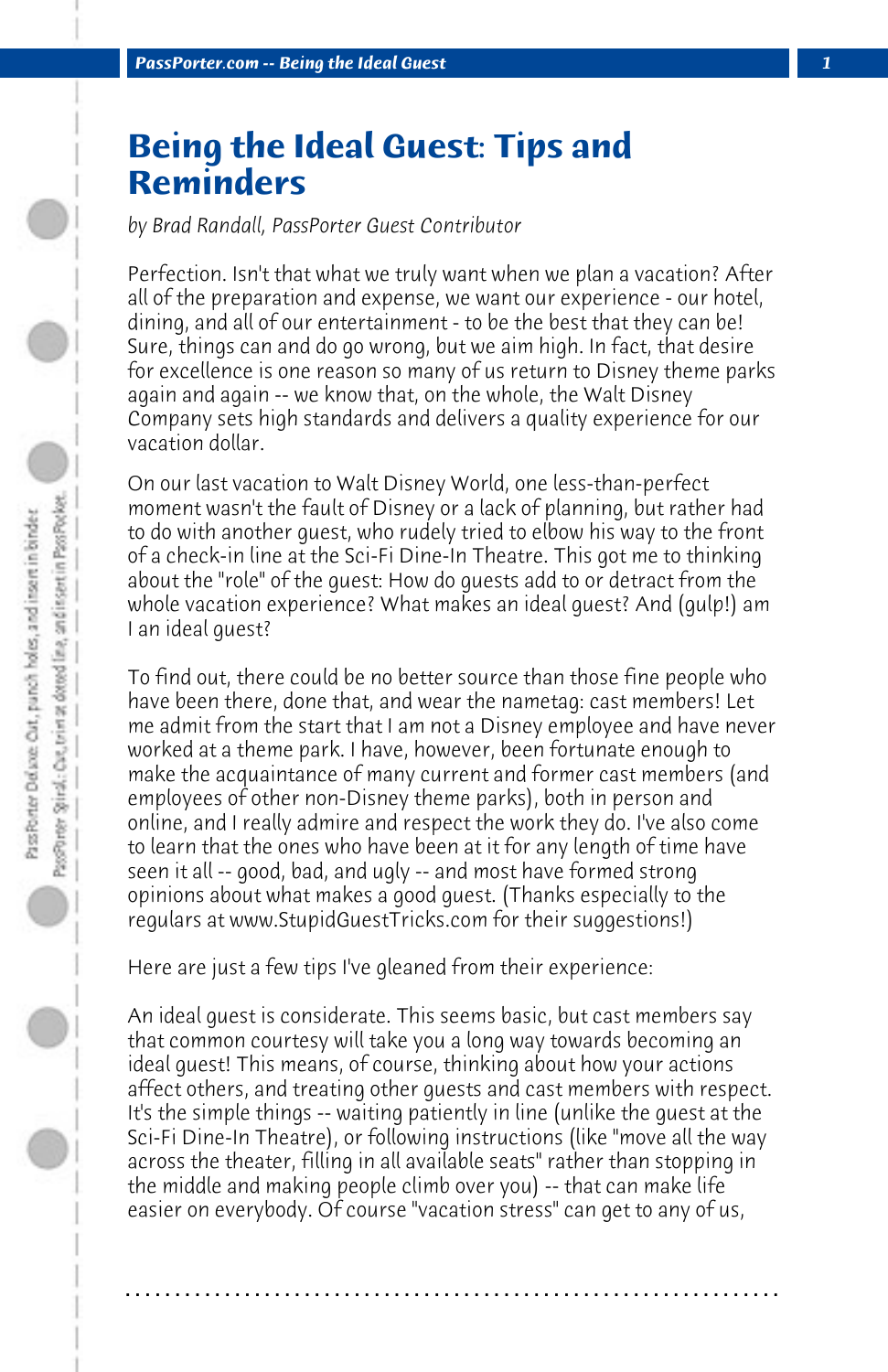especially when things start going wrong, but in those situations an ideal guest tries to keep his or her focus on calmly solving the problem rather than berating other guests or cast members.

An ideal guest respects the rules. Courtesy is high on the list of priorities that cast members themselves follow, but it is not the highest item -- safety is! Unfortunately, many guests seem to think that vacation time means complete freedom from any restrictions, and that is not the case. There are laws and regulations that must be followed, most involving safety, and a vital part of cast members' jobs is making sure those rules are enforced. When workers have to tell guests not to climb on walls, or to refrain from jumping over ropes or chains, or to smoke in designated areas, or that the guest's precious munchkin is not tall enough to ride a certain attraction, they are not doing so to be mean or to persecute anyone, but to protect the guest and others.

Cast members who operate attractions with height restrictions encounter parents every day who try to beg, plead or cajole the cast member into letting their too-short child ride. These parents either don't realize -- or don't care -- that the restrictions are safety matters, and that they are putting their child at risk of injury if he or she rides. (Stories are numerous, too, of parents who try to dodge the rules by making their child "taller," stuffing the child's shoes with things such as tissue, toys, and in one notorious instance, ice cream bars -- quick, measure him before they melt!) An ideal guest respects the rules -- and the people enforcing them.

Which leads to the next tip...

An ideal guest who is a parent... is still a parent. Too often, cast members observe parents who think that they are on a vacation from responsibility for their children. Stories abound of parents letting their kids engage in unsafe or disruptive behavior: climbing walls, standing up on trains, making noise during attractions. Others seem to think cast members are babysitters, and will leave their very young children unattended. Once, in Disney's Animal Kingdom, a worker who was rearranging strollers outside the Pocahontas show found a sleeping infant -- the baby's parents had parked her in her stroller and gone in to watch the show!

Most of us parents realize that we should keep closer watch on our kids while on vacation, not less -- but this is another way some guests can be less than ideal.

An ideal guest goes with the flow. Sure, we aim for a perfect vacation, but the real world does intrude from time to time, even on Disney

**. . . . . . . . . . . . . . . . . . . . . . . . . . . . . . . . . . . . . . . . . . . . . . . . . . . . . . . . . . . . . . . . . .**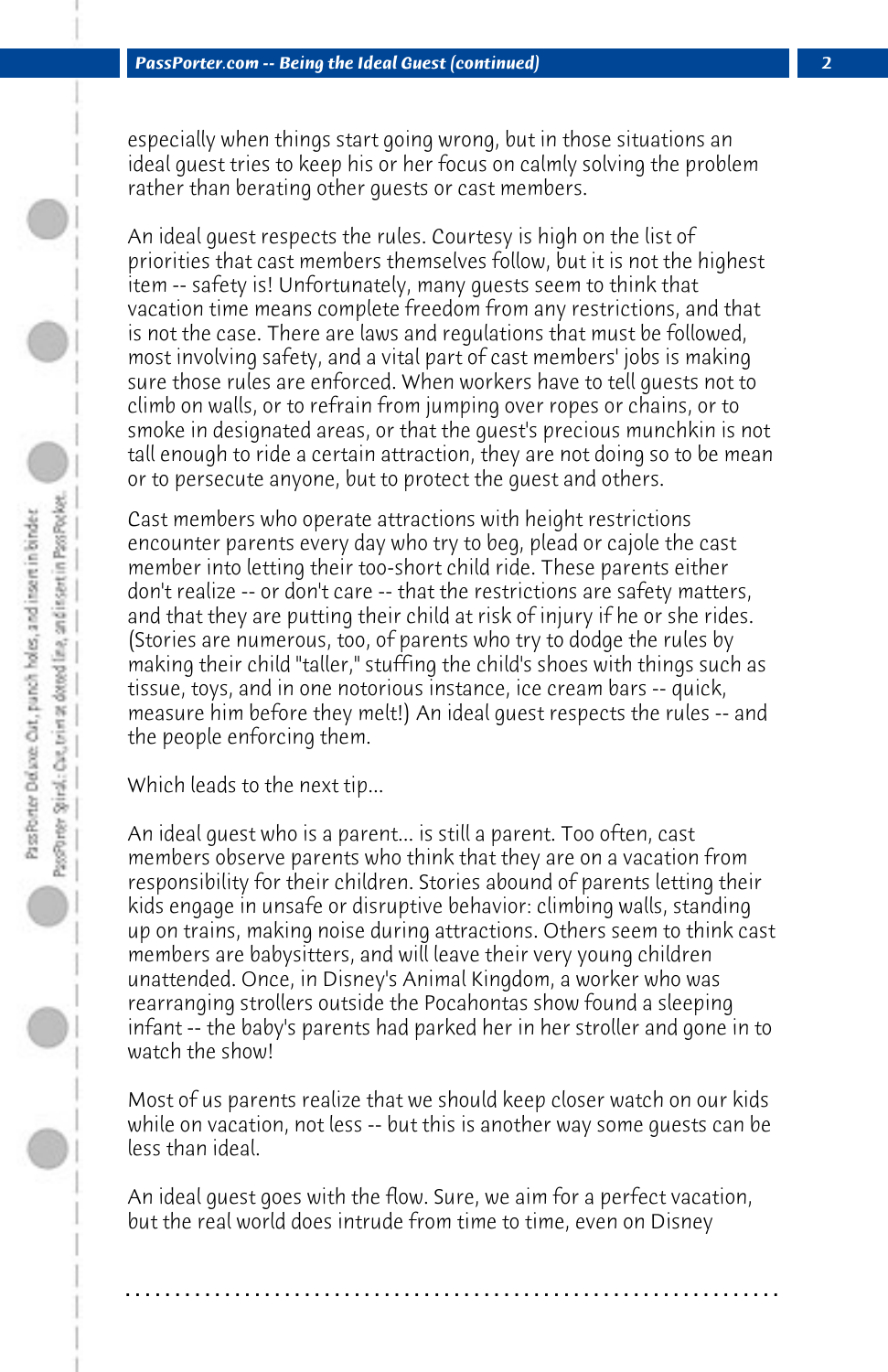property. Illness, crowded parks, bad weather, ride closures, lost luggage ... all of these and more can put a dent in an otherwise nice day. One way to minimize disruption, as well-informed PassPorter readers already know, is to plan ahead: bring rain ponchos, medications, research the anticipated crowds and weather. But still things will pop up that you just can't plan for.

A "go with the flow" attitude will carry the ideal guest a long way - things go wrong, now how can we have fun anyway? Cast members who work in Walt Disney World's water parks say that they get a chuckle every time one of Florida's regular afternoon rain showers occurs, because many of the guests will squeal in surprise and leave the pool to find shelter. That's understandable if there's lightning around, of course, but in that case Disney would be getting you out of the water themselves. If it's just rain, well, you're already wet, right? Why not stay in? Speaking of rain, many savvy local guests have learned that those brief showers have a way of clearing out the parks, so they'll make a point to go when it's raining so they can enjoy the shorter lines! The ideal guest takes that same attitude and enjoys him or herself no matter what the circumstances.

An ideal guest is informed. Cast members marvel at people who pay thousands of dollars to vacation at a Disney resort but who apparently don't know what to expect when they get there. One Epcot worker recently reported meeting a couple from Italy who rode Spaceship Earth and then asked how to get back to the monorail -- not realizing how much more there is to the park! While you can enjoy any of Disney's theme parks without much planning, vacations work much better when you know what to expect. (I must confess, on my first vacation of any length to Walt Disney World, I wasn't too informed, either -- but hey, it was my honeymoon. I had other things on my mind!)

Similarly, visitors sometimes display frustration when an attraction is down for rehab ("I traveled 2000 miles just to ride \_\_\_\_\_\_\_!" is an oft-heard complaint). As savvy PassPorter News readers already know, there is abundant information available online, including data on the parks themselves and long-term ride closures. There are also posted signs that give updates at the parks, and cast members themselves are a great source of information. There is no need for anyone to visit a Disney park uninformed.

An ideal guest asks questions. This may seem to contradict the previous suggestion, but not really. If you aren't sure of something, don't be afraid to ask -- cast members are there to help!

**. . . . . . . . . . . . . . . . . . . . . . . . . . . . . . . . . . . . . . . . . . . . . . . . . . . . . . . . . . . . . . . . . .**

Of course, the previous "be informed" hint might save you some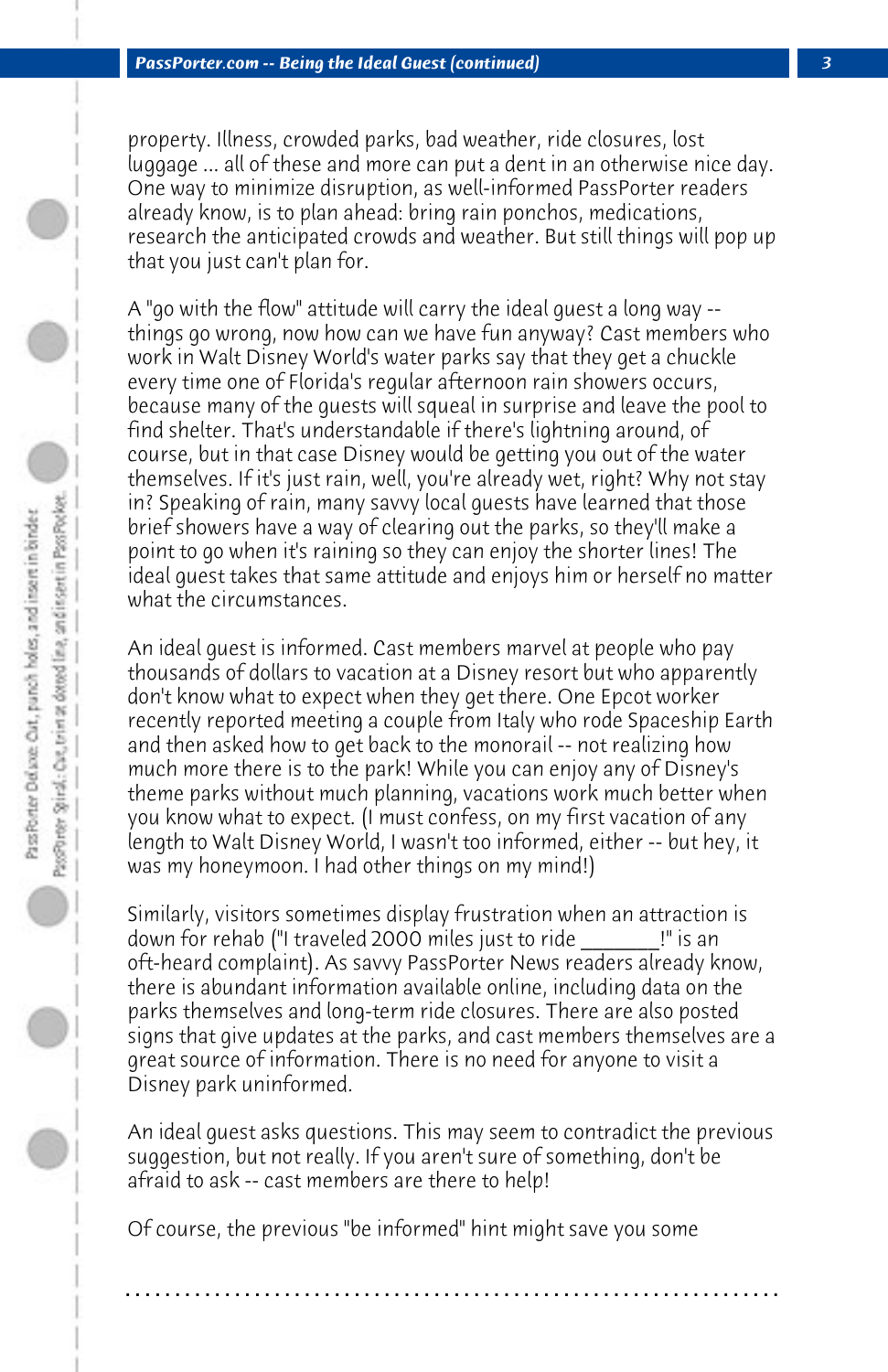embarrassment. Some cast members enjoy exchanging amongst themselves funny questions they've been asked: "What time is the 3 o'clock parade?" is a perennial favorite. (Pity the poor soul at Epcot who actually asked, apparently referring to Spaceship Earth, "What time do they roll the big ball out?") But fear not, cast members also recognize that we're on vacation and our brains sometimes shut off, so don't spend time in frustration when you need information. Instead, allow yourself the luxury of experiencing that famous Disney service and ask for help.

An ideal guest gives feedback. Most cast members really want to make your trip special, so it helps them to know how they are doing, both good and bad. Guests are often quick to complain when something isn't perfect, but sadly, not many pass out compliments.

I've always taken notes on my trips, but last year I began recording when a cast member went out of their way to add "magic" to our trip. When I returned home I wrote a brief letter to Guest Services at Walt Disney World, listing for each instance the time, location, the first name of the cast member, and a brief description of the incident. A few days later my wife received a phone call from Guest Services thanking us for the letter, and letting her know that the people named -- and their supervisors -- were being notified of the compliment. That was very satisfying, and a great way to repay some special cast members for their kindness.

You can write Walt Disney World Guest Services at PO Box 10,000, Lake Buena Vista, FL 32830. The Disneyland address is PO Box 3232, Anaheim, CA 92803-3232. You can also stop by any Guest Services desk to leave comments.

Finally, an ideal guest is a kid or kid at heart. Disney parks are special for children, to be sure, but cast members also love interacting with grown-ups who get caught up in the "magic." Recently on a Disney online discussion board, cast members who "work with" the Disney characters were asked what they thought of adults who wanted to meet, pose with, or hug the characters. The response was unanimous; they'd much rather have adults who are excited to see the character than have them grump around and act like they're above it all.

Disney parks are great places to relax and have fun, and you miss out on a lot of magic if you act too cool to enjoy it. So go ahead, be a kid; laugh, smile, skip, give a character a hug. You're miles from home, so who's going to know? To this day, one of my favorite memories is when I was walking alone in a hallway onboard the Disney Wonder cruise ship and had a chance encounter with the Big Cheese himself. For one glorious minute, I had Mickey Mouse -- to me, the real Mickey Mouse --

**. . . . . . . . . . . . . . . . . . . . . . . . . . . . . . . . . . . . . . . . . . . . . . . . . . . . . . . . . . . . . . . . . .**